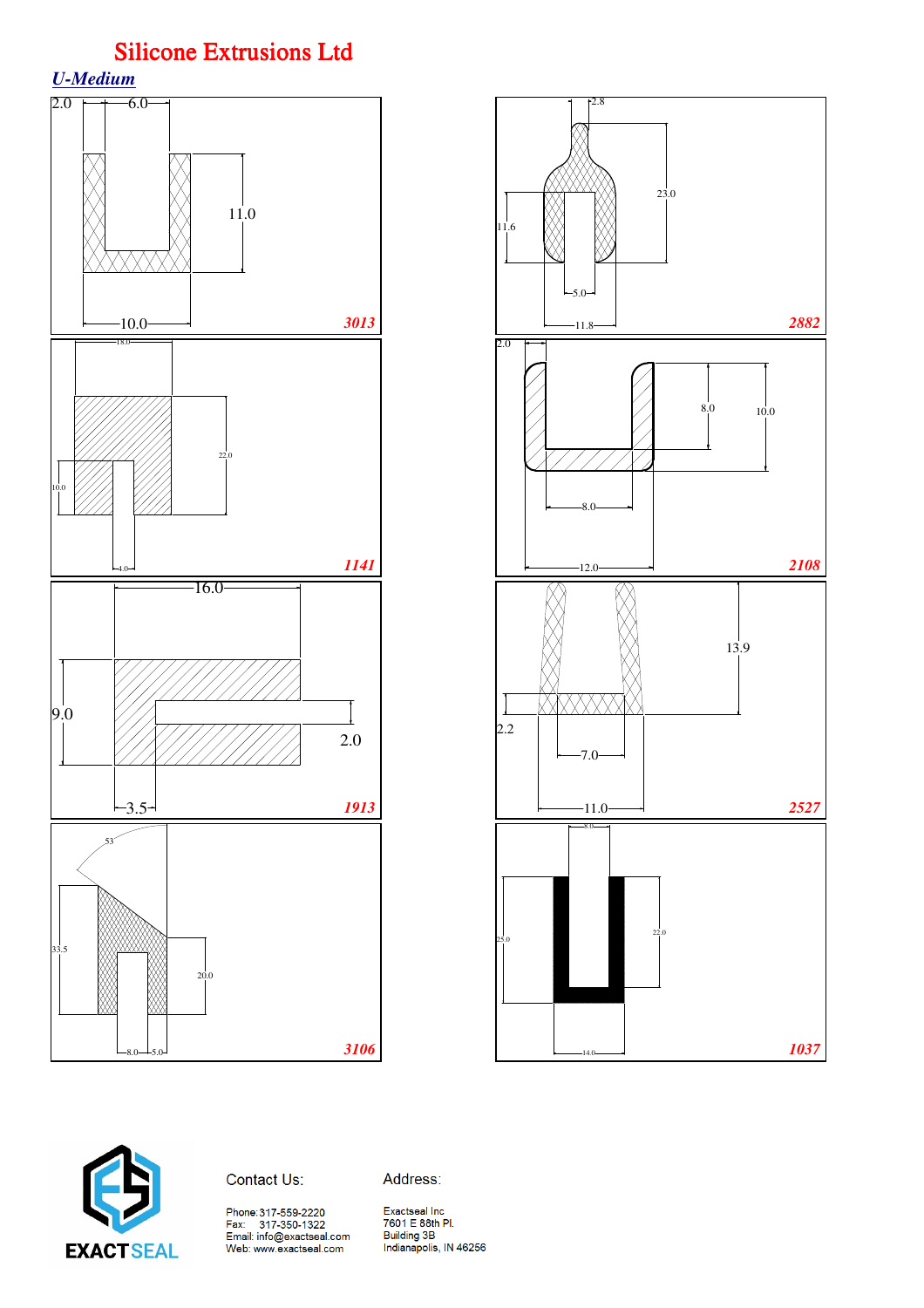







Address:

Phone:317-559-2220<br>Fax: 317-350-1322<br>Email: info@exactseal.com<br>Web: www.exactseal.com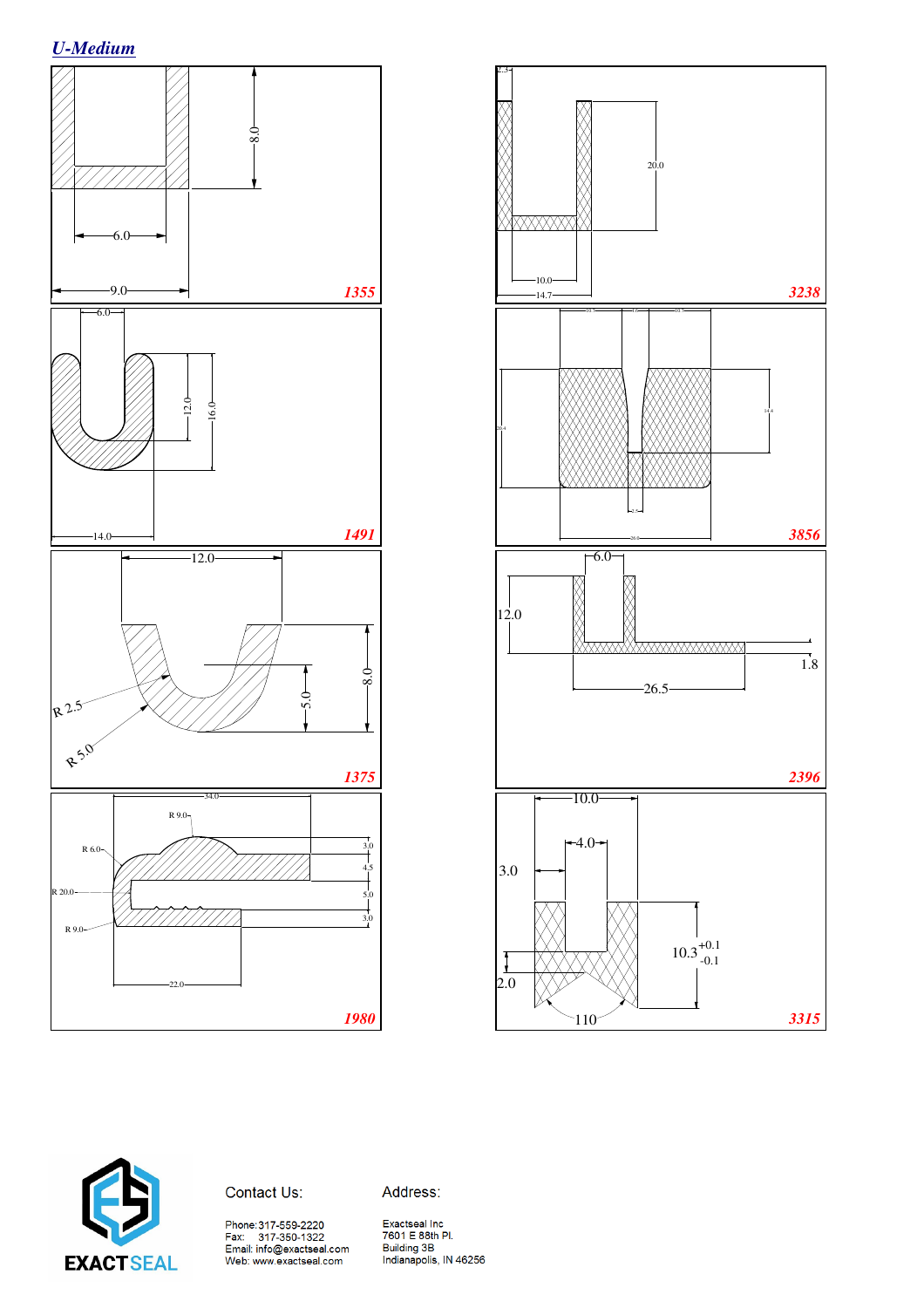





Contact Us:

Address: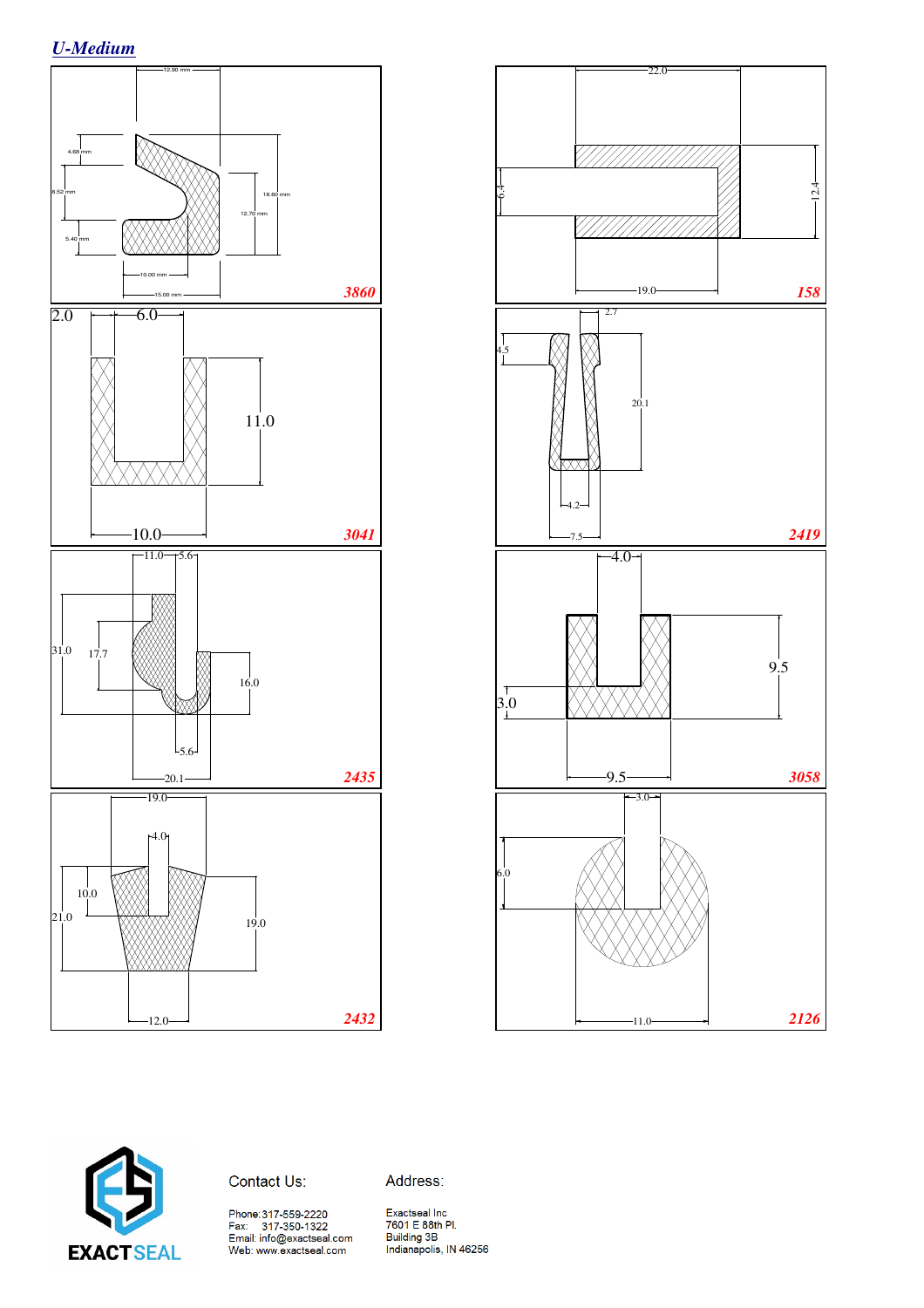*U-Medium*







Address:

Phone:317-559-2220<br>Fax: 317-350-1322<br>Email: info@exactseal.com<br>Web: www.exactseal.com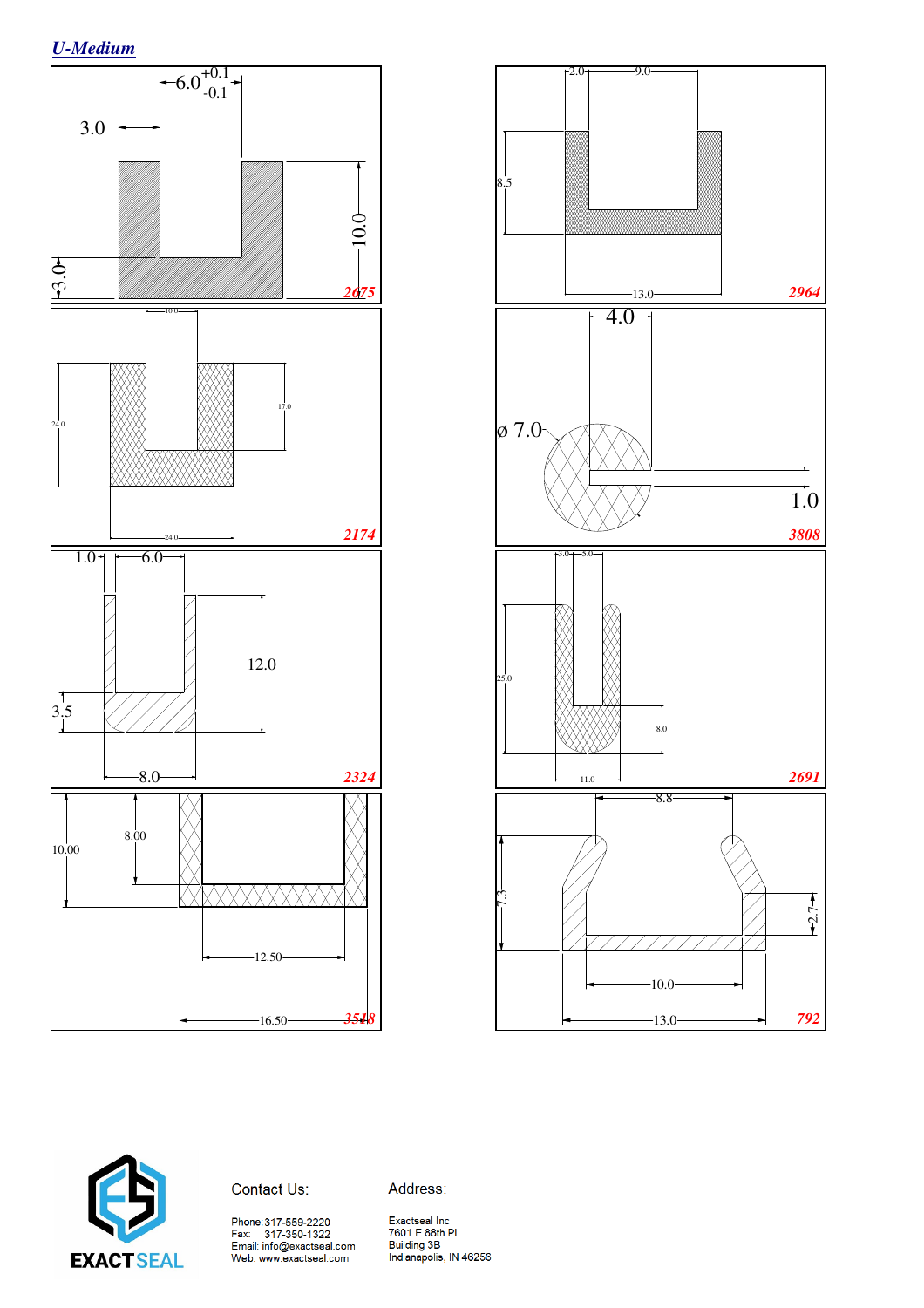





Contact Us:

Address: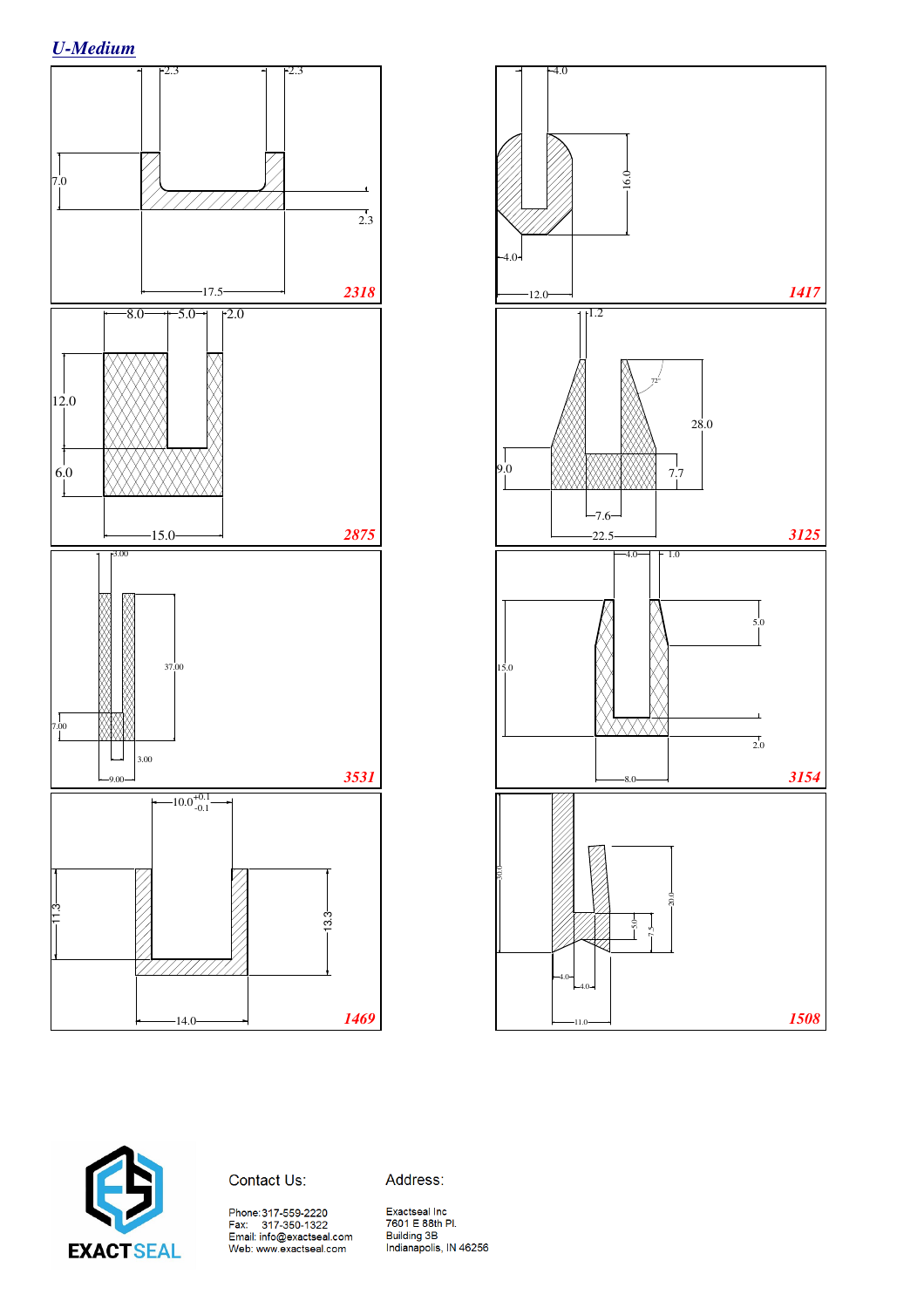*U-Medium*







Address: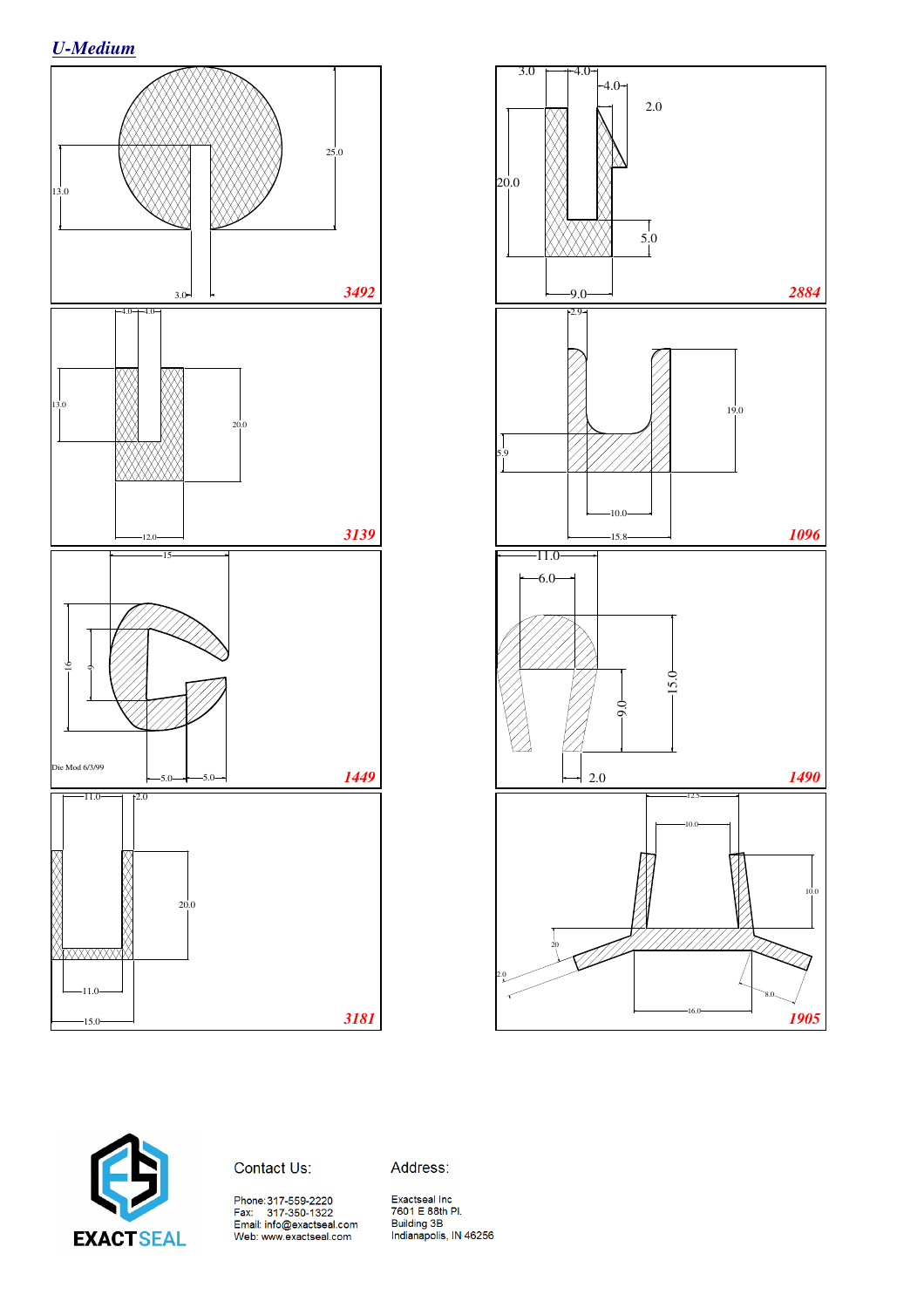





Contact Us:

Address: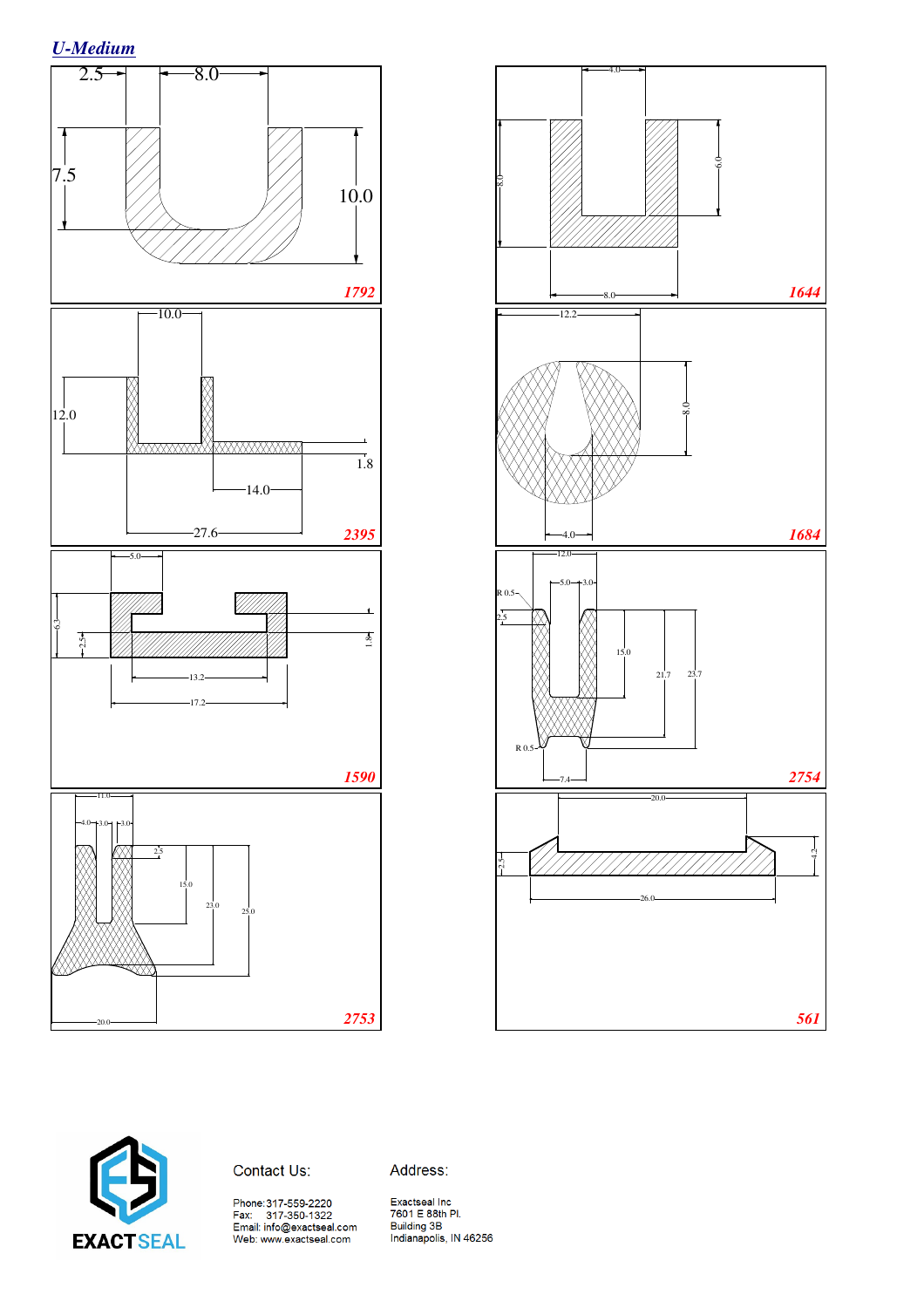





Address:

Phone:317-559-2220<br>Fax: 317-350-1322<br>Email: info@exactseal.com<br>Web: www.exactseal.com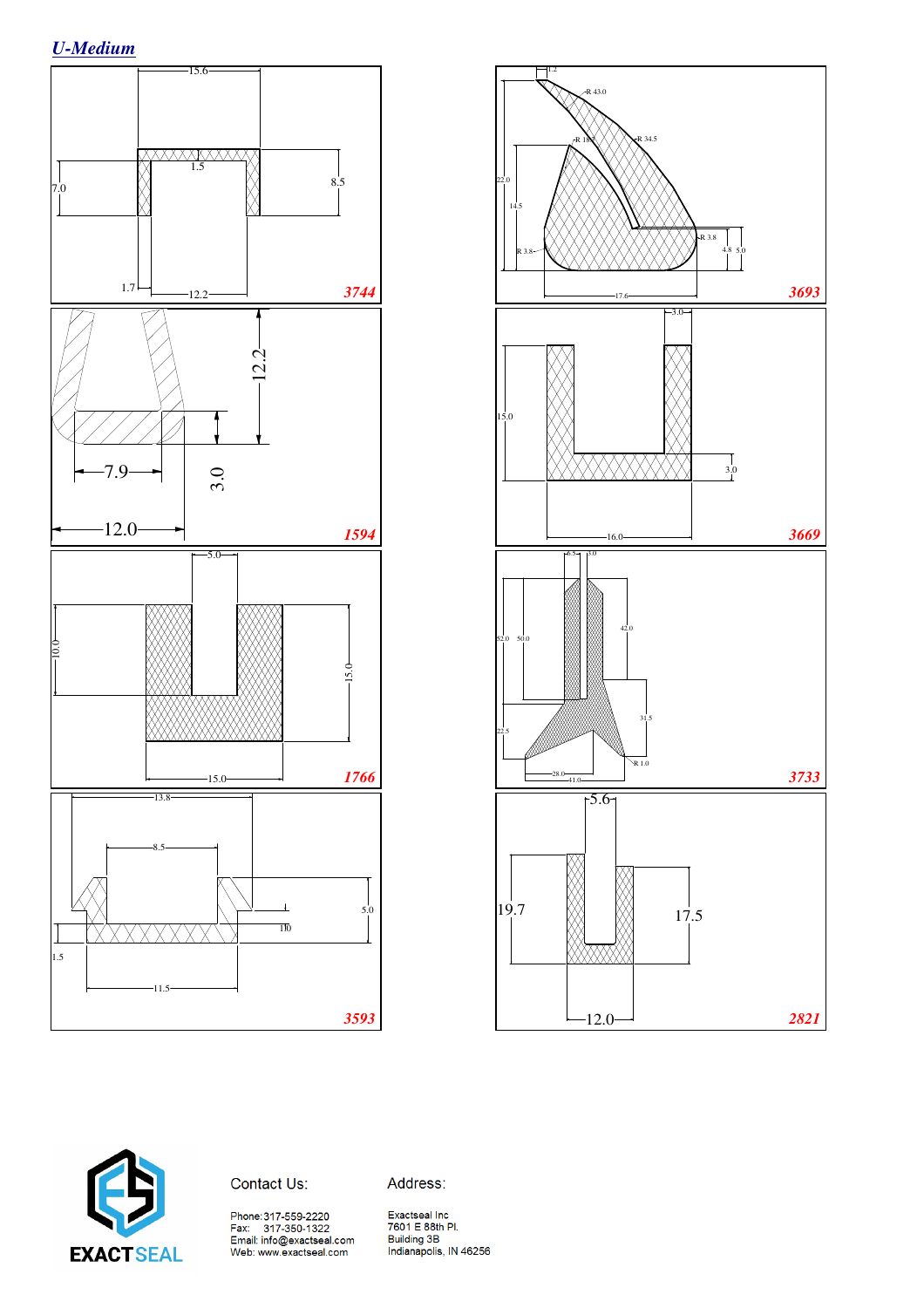





Contact Us:

Address:

Phone:317-559-2220<br>Fax: 317-350-1322<br>Email: info@exactseal.com<br>Web: www.exactseal.com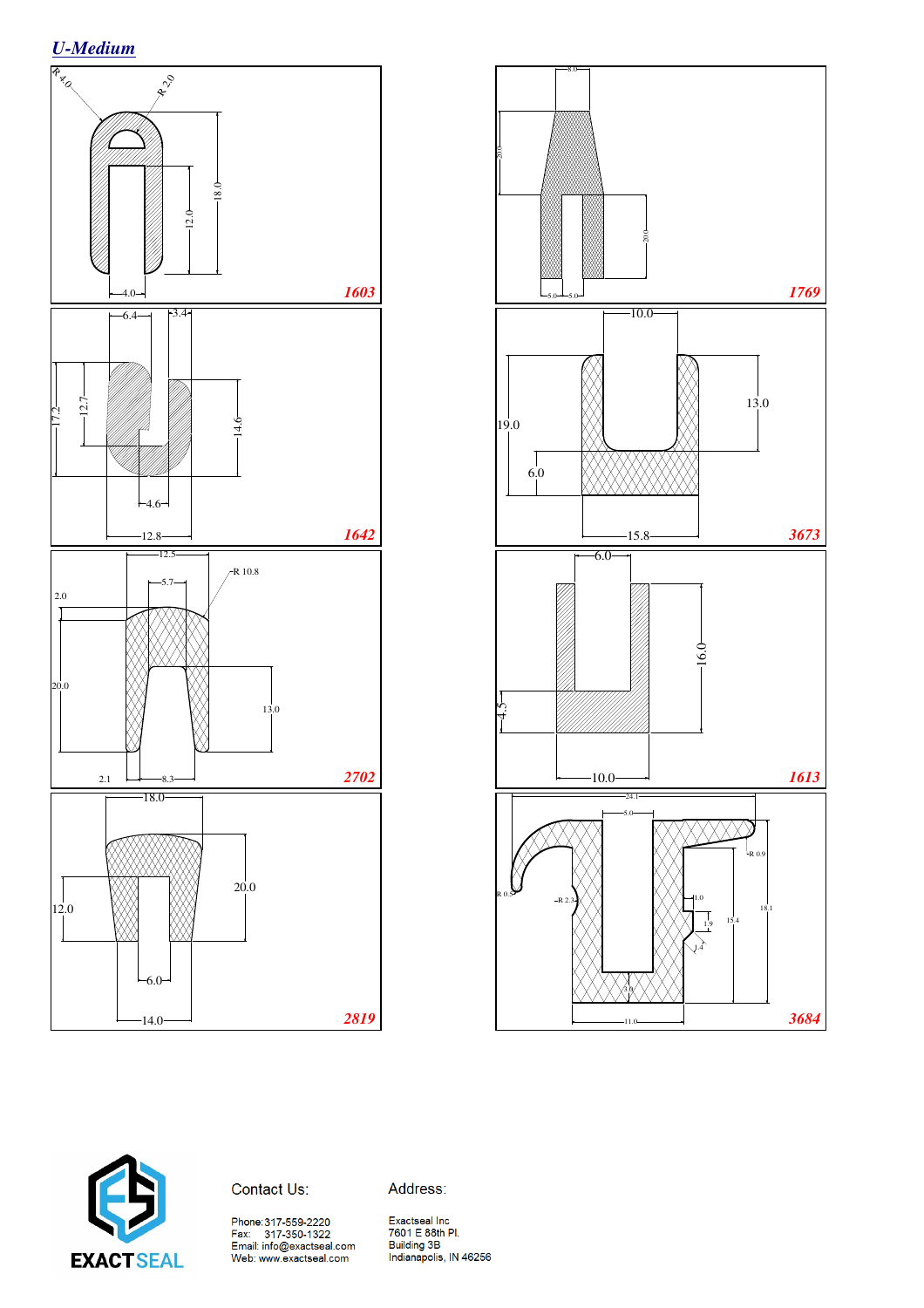*U-Medium*







Address: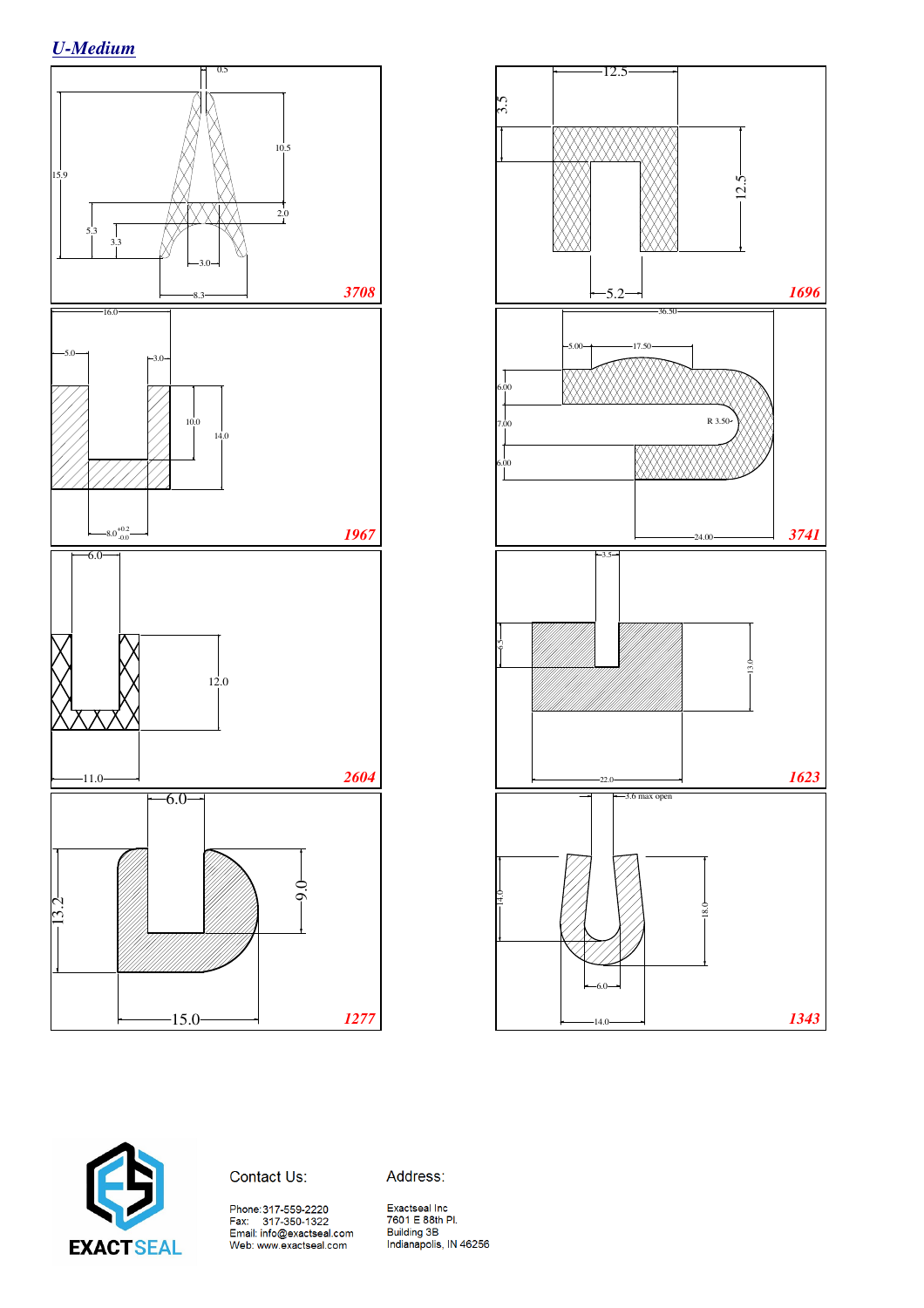







Address: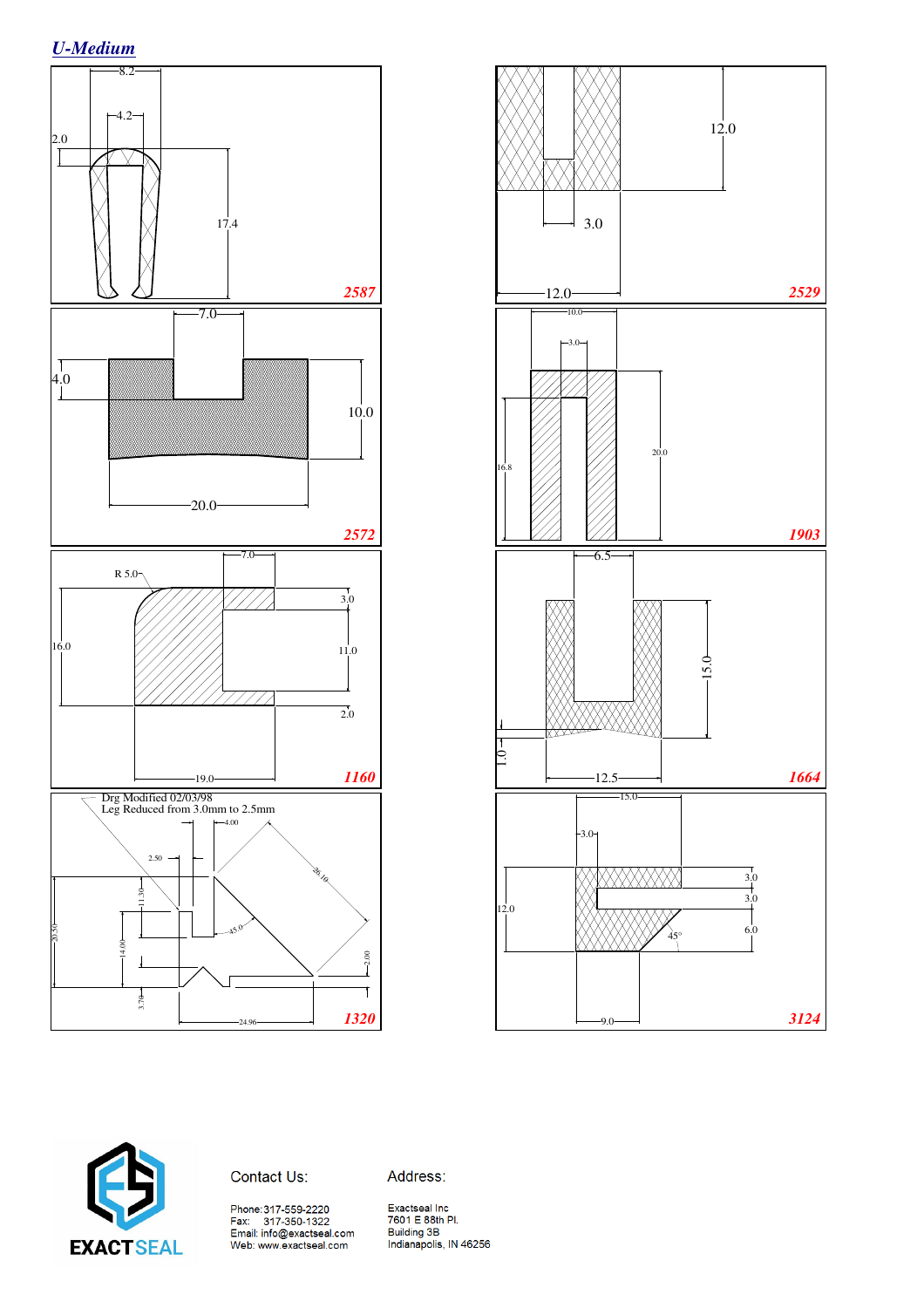





Address: